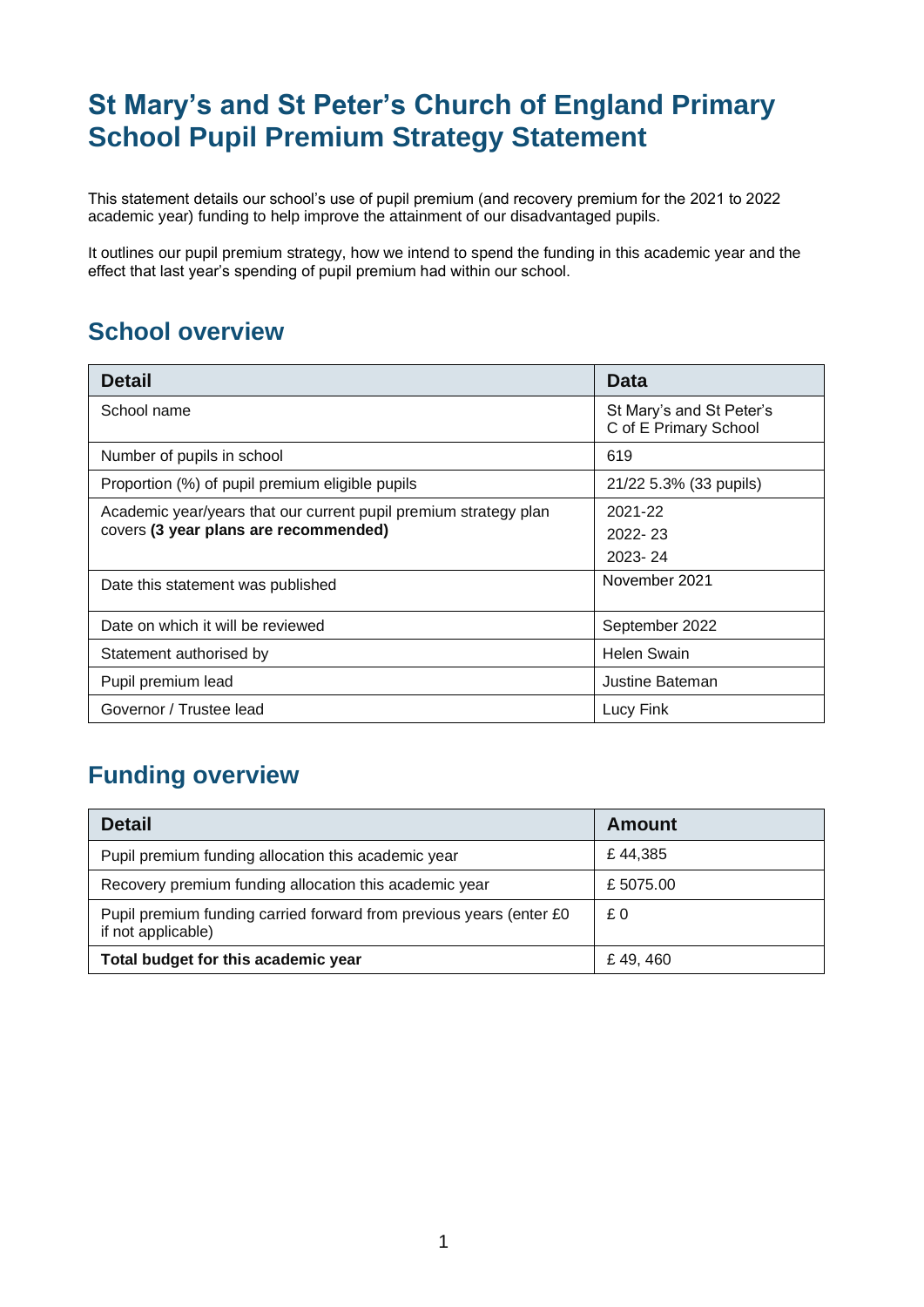# **Part A: Pupil premium strategy plan**

### **Statement of intent**

At St Mary's and St Peter's it is our intention that all children, irrespective of their background, make agerelated progress or better in all subject areas. We strive for them to leave us as confident, well- rounded members of the community with aspirational goals and ambitions.

Children's needs vary throughout their time with us and we are committed to supporting them and their families emotionally, socially and educationally. We recognise their needs are individual and the positive influence we can have on them and their future successes. We carefully plan how we spend the money to support their learning and emotional well-being as well as support them towards their future and life goals.

We include in our strategy vulnerable children within our school. We incorporate those with English as an Additional Language, families involved with external agencies, children who have found the last year particularly difficult due to their experiences at home and those identified by our staff.

Our plan tackles our current challenges and the actions we will take to overcome them. This is based not only on our myriad of educational experience, assessment data, and understanding of child development but also external research. Our forecast includes all eligible children, not only those working at a lower ability as we understand we need to support the whole child, not solely their academic school experience.

Our plan looks to support children at different stages of their school life depending on need, as such, we do not allocate individual budgets to children. Instead, barriers are identified throughout the child's school career and support allocated as required. Also, money is used to support interventions to address need, this can be done on a one- to- one basis or within a group with a budget allocated as required.

As with any child in a primary education setting; their primary setting input and role model is their class teacher. We support our staff to provide Quality First Teaching to all pupils within their care and our school community. To be inspirational and always be working on their own practice and how this can be improved, through school support, training and guidance.

## **Challenges**

| <b>Challenge</b><br>number | <b>Detail of challenge</b>                                                                                                                                                   |
|----------------------------|------------------------------------------------------------------------------------------------------------------------------------------------------------------------------|
|                            | Lower academic achievement which has been exacerbated by school closures and<br>can be accompanied by SEND and EAL.                                                          |
|                            | Children in this group have been less likely to achieve expected or greater depth in<br>statutory assessments, especially in writing.                                        |
|                            | Emotional and Social Needs.<br>More complex emotional and social needs have been identified in PP groups requiring<br>support to fully access learning and build resilience. |

This details the key challenges to achievement that we have identified among our disadvantaged pupils.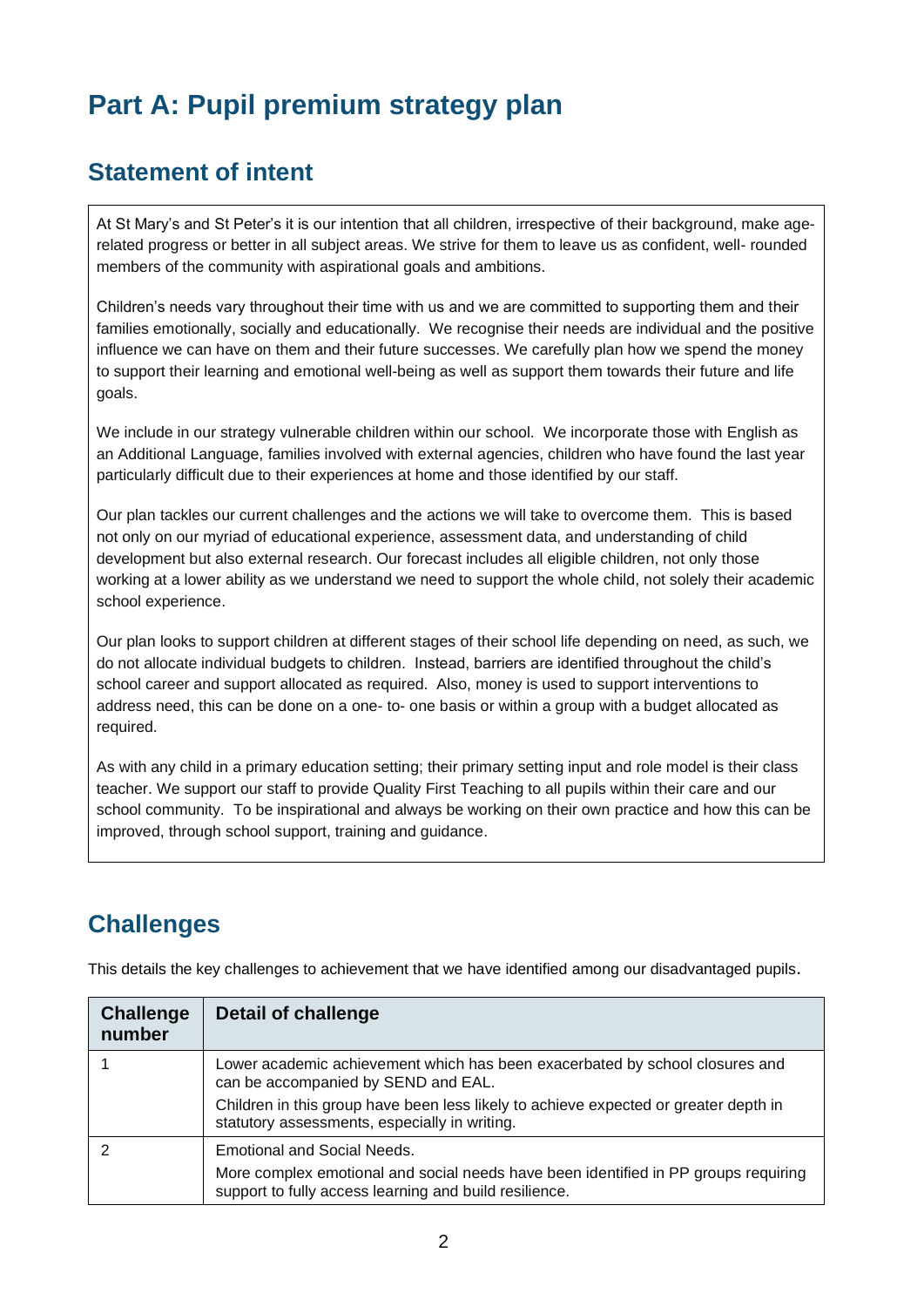| 3 | Enrichment Opportunities and Cultural Capital (including residentials and trips).<br>Access to experiences in groups, sports, hobbies and interests can be inhibited by<br>financial barriers, which can segregate children from team experiences as well as<br>being obstructed by lack of parental engagement. Parental organisation skills and<br>provision of equipment can be issues. |
|---|--------------------------------------------------------------------------------------------------------------------------------------------------------------------------------------------------------------------------------------------------------------------------------------------------------------------------------------------------------------------------------------------|
|   | Residential trips in year 4, 5 and 6 cause financial burden on families with multiple<br>children across the school. Local trips and visits as well as internal educational<br>experiences all require financial support to provide deeper learning opportunities for<br>children.                                                                                                         |
|   | Attendance and Punctuality.<br>Though a limited number within this group have attendance issues the number has<br>grown in the past 3 years. This issue takes monitoring, engagement with parents/<br>carers and SLT time to support children in to education and with access to learning<br>when they are not able to come in to school.                                                  |

#### **Intended outcomes**

This explains the outcomes we are aiming for **by the end of our current strategy plan**, and how we will measure whether they have been achieved.

| <b>Intended outcome</b>                                                          | <b>Success criteria</b>                                                                                                                                                                                                                                                                                                    |
|----------------------------------------------------------------------------------|----------------------------------------------------------------------------------------------------------------------------------------------------------------------------------------------------------------------------------------------------------------------------------------------------------------------------|
| Narrow the gap in attainment for PP children in<br>line with non PP              | PP children to make accelerated progress in<br>core subject areas - identified through internal<br>teacher and external statutory assessment,<br>especially within reading, writing and maths.                                                                                                                             |
| Widen experiences through increased learning<br>opportunities (Cultural Capital) | Finances will be available for children to attend<br>visits, residential trips, internal experiences and<br>extra-curricular clubs.<br>External, borough opportunities will be sourced<br>and offered as available for children to thrive to                                                                               |
|                                                                                  | be engaged socially during school breaks.                                                                                                                                                                                                                                                                                  |
| Children's wellbeing, emotional intelligence and<br>resilience are developed     | Vulnerable children are identified by teacher and<br>SLT and allocated a school mentor who meet<br>with them and provide support/alleviate barriers.<br>All staff/ parents identify children who require<br>ELSA time and work to alleviate barriers to<br>learning and improve resilience in all areas of<br>school life. |
|                                                                                  | Detailed records are kept to ensure children's<br>mental health is monitored through transitions.                                                                                                                                                                                                                          |
| Improved attendance and punctuality                                              | Through working with parents and EWO PP<br>children will have improved levels of attendance-<br>96% in line with national expectation. When<br>unable to attend they will have access to online<br>learning or appropriate work in line with their<br>peers.                                                               |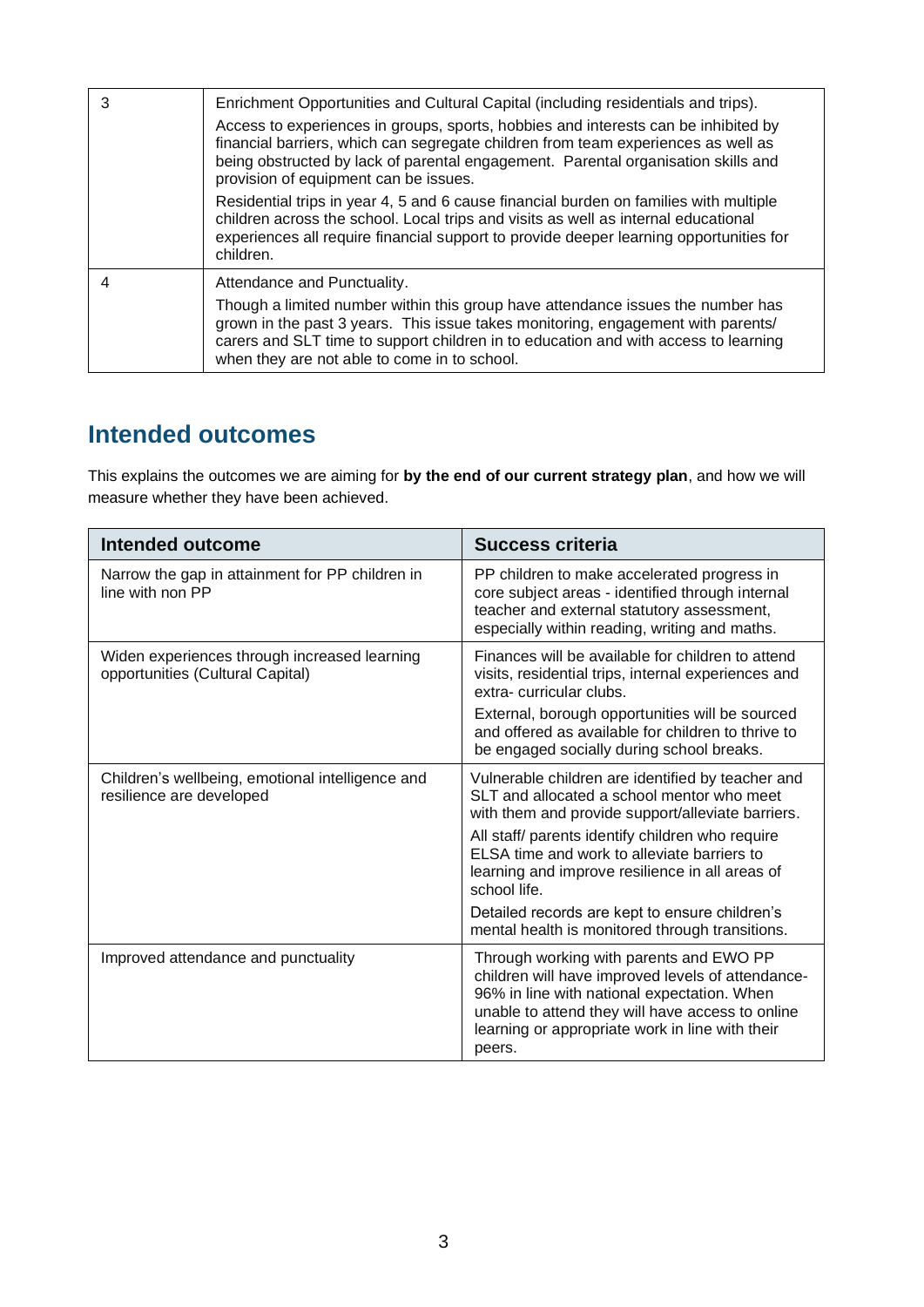## **Activity in this academic year**

This details how we intend to spend our pupil premium (and recovery premium funding) **this academic year** to address the challenges listed above.

### **Teaching (for example, CPD, recruitment and retention)**

Budgeted cost: £ *5,960*

| <b>Activity</b>                                                                                                                                                   | <b>Evidence that supports this</b><br>approach                                                                    | <b>Challenge</b><br>number(s)<br>addressed |
|-------------------------------------------------------------------------------------------------------------------------------------------------------------------|-------------------------------------------------------------------------------------------------------------------|--------------------------------------------|
| CPD to support Quality<br>Teaching First.                                                                                                                         | Supporting the Attainment of<br>Disadvantaged Pupils doc 2015.                                                    | 1, 2                                       |
| CPD to increase the<br>effectiveness of TAs in<br>supporting groups and<br>promoting improved<br>outcomes. Interventions<br>are short, quality and<br>purposeful. | https://educationendowment<br>foundation.org.uk/public/files/<br>Publications/Pupil Premium_<br>Guidance iPDF.pdf |                                            |
| SLT to coach a year group<br>each. Visiting classes to<br>support with behaviour<br>and Quality First<br>Teaching.                                                | As above.                                                                                                         |                                            |

#### **Targeted academic support (for example, tutoring, one-to-one support structured interventions)**

Budgeted cost: £ *40, 000*

| <b>Activity</b>                                                                                                                                                                                           | <b>Evidence that</b><br>supports this<br>approach                                     | <b>Challenge</b><br>number(s)<br>addressed |
|-----------------------------------------------------------------------------------------------------------------------------------------------------------------------------------------------------------|---------------------------------------------------------------------------------------|--------------------------------------------|
| CPD to promote Quality First Teaching. SLT coaching<br>staff with whole school and personal targets.                                                                                                      | EEF Guide to PP.<br>Supporting the<br>Attainment of<br>Disadvantaged Pupils-<br>2015. | 1, 2                                       |
| Curriculum Leaders overseeing subject areas,<br>monitoring and guiding planning. Focus children in year<br>groups for book scrutiny/ pupil voice. Children<br>experience a broad and balanced curriculum. | As above.                                                                             |                                            |
| TAs having regular CPD on how to support and promote<br>children's learning and independence.                                                                                                             | As above.                                                                             | 1, 2                                       |
| Pre-teaching to promote increased technical vocabulary<br>(PP, SEND, vulnerable and EAL). Ensuring interventions<br>do not narrow the breadth of curriculum.                                              | Closing the Gap-<br>Andrews, Robinson and<br>Hutchinson.                              |                                            |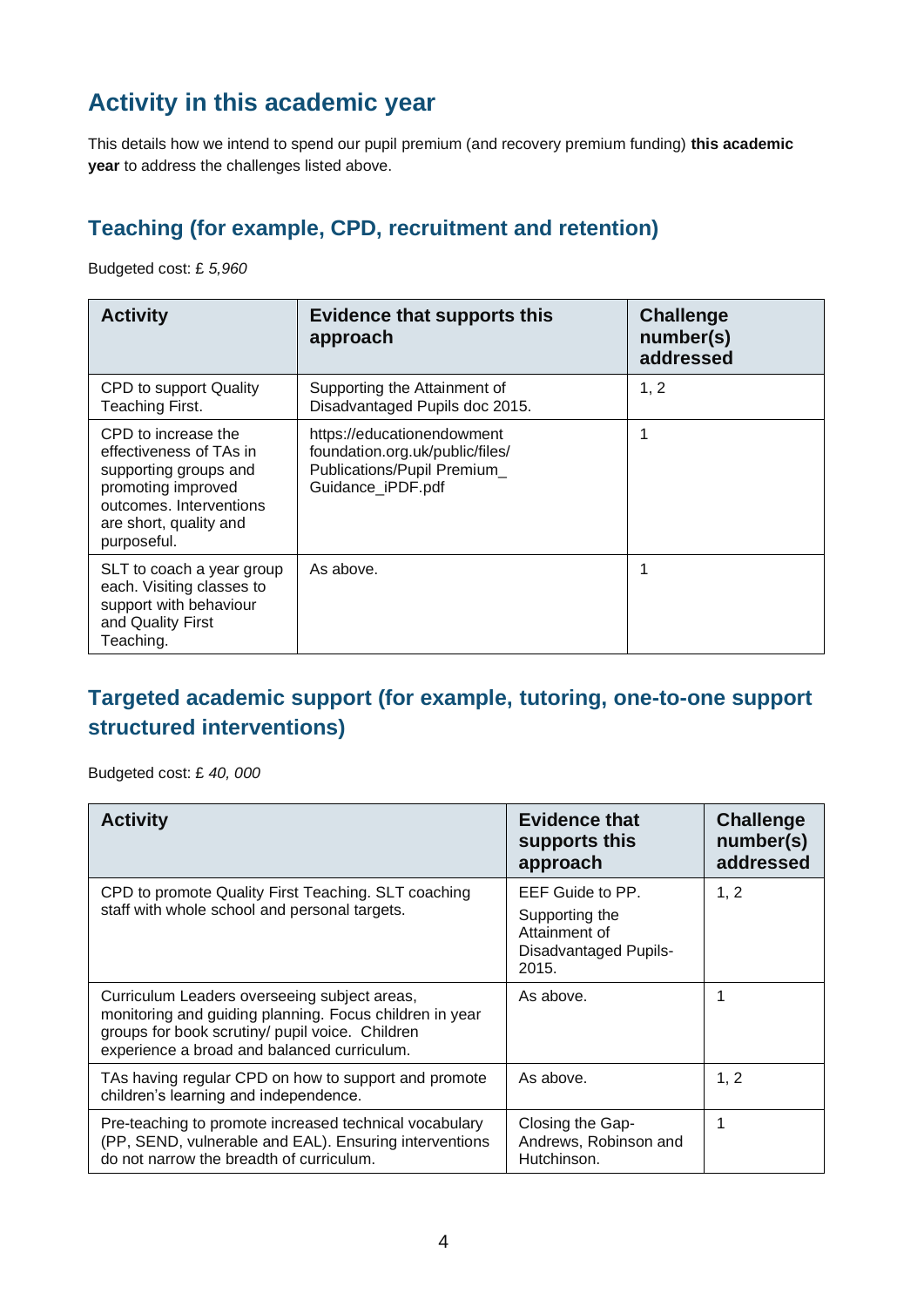| Targeted phonics groups by trained TAs throughout the<br>day. Children are exposed to a wide variety of high<br>quality texts.                                                   | EEF 2020- delivering<br>approx. 5 months<br>progress on average.                                                                                 |  |
|----------------------------------------------------------------------------------------------------------------------------------------------------------------------------------|--------------------------------------------------------------------------------------------------------------------------------------------------|--|
| Small tuition groups with experienced tutor known to the<br>children. Children identified from PP, vulnerable and<br>teacher assessment.                                         | EEF 2020- delivering<br>approx. 5 months<br>progress on average.                                                                                 |  |
| TAs working across year group supporting targeted<br>children in class and through SEND directed<br>interventions. TAs are well-trained in delivering specific<br>interventions. | <b>EEF TA Interventions</b><br>'Interventions are likely<br>to be particularly<br>beneficial when the<br>teaching assistants are<br>experienced. |  |

### **Wider strategies (for example, related to attendance, behaviour, wellbeing)**

Budgeted cost: £ *3, 500*

| <b>Activity</b>                                                                                                                                       | <b>Evidence that supports this</b><br>approach                                                                                      | <b>Challenge</b><br>number(s)<br>addressed |
|-------------------------------------------------------------------------------------------------------------------------------------------------------|-------------------------------------------------------------------------------------------------------------------------------------|--------------------------------------------|
| Use of ELSA to support<br>identified children in<br>access to learning or<br>social needs.                                                            | Government guidance to support non-<br>academic challenges such as mental<br>health.                                                | 1, 2                                       |
| Meetings with parent/s<br>and EWO. SLT involved<br>in relationship building to<br>support attendance.                                                 |                                                                                                                                     | 4                                          |
| Financial support and<br>encouragement for PP<br>children to attend off-site<br>visits, experiences and<br>activities.                                | EEF-2020<br>The application of non-cognitive skills in the<br>classroom may in turn have a positive effect<br>on academic outcomes. | 2, 3, 4,                                   |
| Provide necessary<br>uniform, sport's equipment<br>etc. for children to engage<br>equally in learning and<br>extra-curricular activities.             | EEF-2020                                                                                                                            | 2, 3                                       |
| All PP children to be<br>offered a place at an<br>extra-curricular activity.<br>Remove barriers for<br>attendance and club<br>choice to be child led. |                                                                                                                                     | 2, 3                                       |
| Implement an accurate<br>and intuitive assessment<br>system for achievement<br>and intervention tracking.                                             | EEF- Improving Literacy in Key Skills KS2,<br>summary of recommendations, section 6.                                                | 1                                          |

### **Total budgeted cost: £** *49,560*